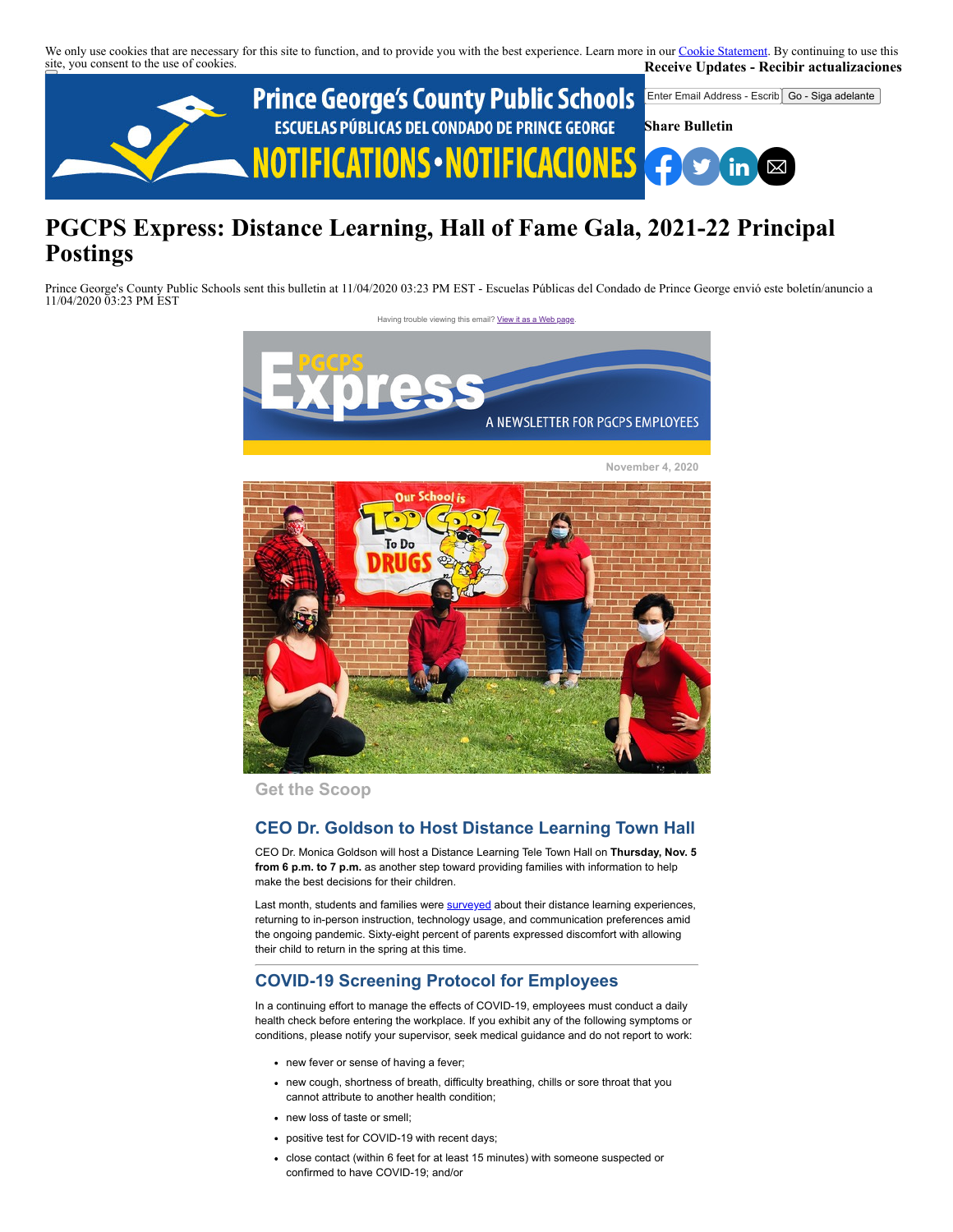• international travel within the last 14 days.

# **Introducing the 2020 Hall of Fame Inductees**



The Excellence in Education Foundation will induct eight distinguished honorees this week into the 2020 PGCPS Hall of Fame.

The honorees are **Abby Phillip,** Distinguished Young Leader (Bowie High School Class of 2006); **Congressman Steny Hoyer**, Distinguished Public Servant (Suitland High School Class of 57; **Sam Brin**, Distinguished Humanitarian (Eleanor Roosevelt High School Class of 2005; **Susan O'Malley**, CEO's Award of Excellence (Surrattsville High School Class of 1979; **Martin Lawrence**, Distinguished Professional (Eleanor Roosevelt High School Class o of 1984; **Louis Wilson**, Distinguished Athlete (Frederick Douglass High School Class of 1977; **Richard Arnold**, Distinguished Professional (Bowie High School Class of 1981; and **Oretha Bridgwaters-Simms**, Distinguished Educator.

The **[PGCPS Hall of Fame Gala](https://offices.pgcps.org/2020gala/)** will air Friday, Nov. 6 on WJLA 24 Hour News at 7 p.m. and re-air on Sunday, Nov. 8 on ABC7 at noon.

To date, the Foundation has awarded more than \$1 million in scholarships to over 300 deserving students. Proceeds from the gala will allow us to expand scholarships and enhance academic programming.

#### **Support Our Student-Artists**

Support PGCPS student artists and participate in the Student Art Silent Auction. The silent auction will begin on Nov. 2 and end on Nov. 8 at 1 p.m. In order to participate in the silent auction, you must [register](https://www.charityauctionstoday.com/register/pgcpshof-14617) prior to placing a bid.

#### **Thank You, Sponsors!**

The Hall of Fame Gala would not be possible without the contributions and commitment of many businesses, individuals and groups. Gilbane Building Company is the Hall of Fame title sponsor.



*Top Photo: Whitehall Elementary School Principal Cynthia Farmer and staff celebrate Red Ribbon Week.*

#### **In the Spotlight**

#### **PGCPS Pride**

**Brigid Prufer, Adapted Physical Education teacher at Frances Fuchs Early Childhood Center,** has received the Simon McNeely Award through [SHAPE Maryland](https://www.shapemd.org/#/). She will be honored at the SHAPE Maryland Awards Virtual Ceremony on Friday, Nov. 13.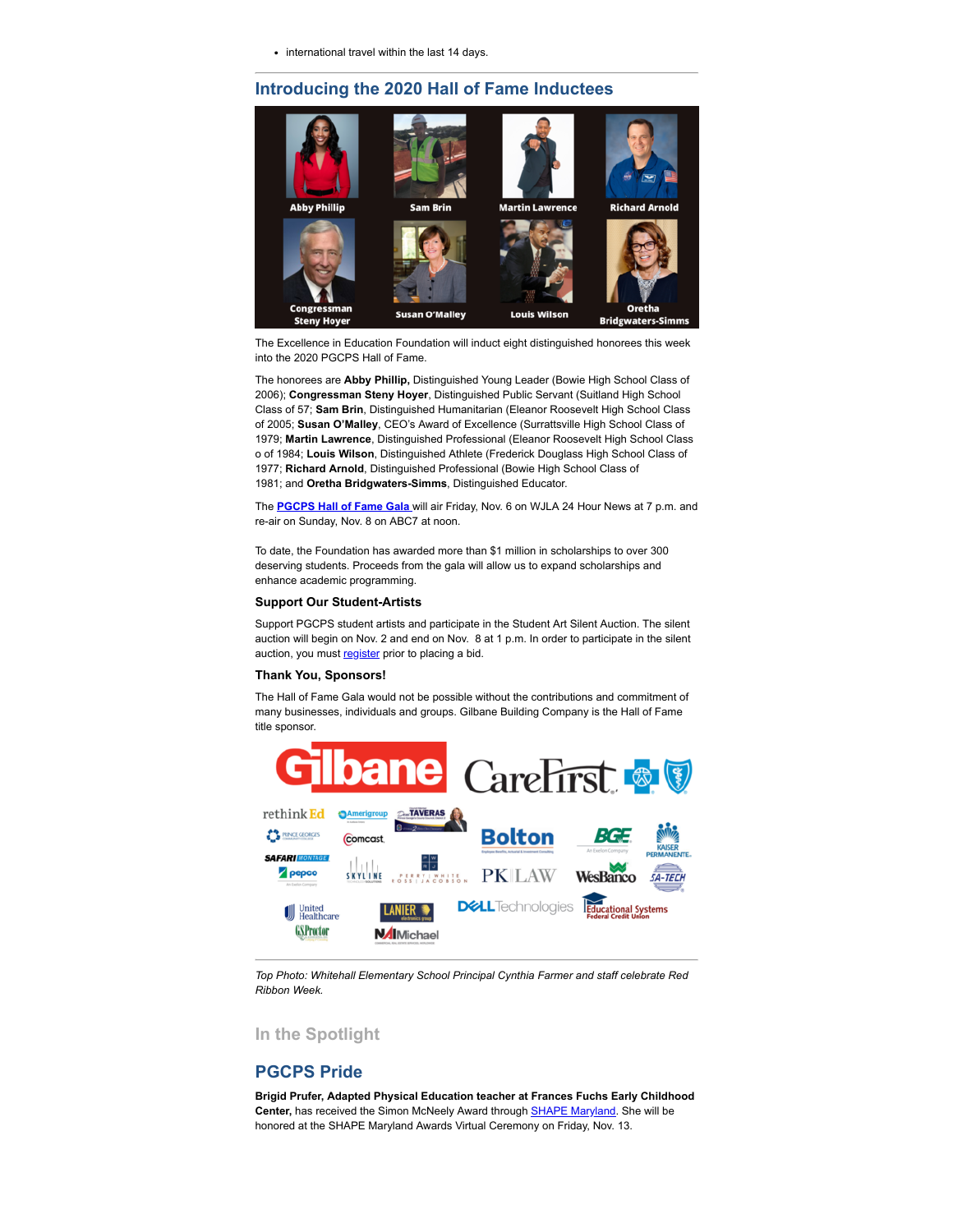

# **#TeacherTuesday: Sharing Distance Learning Tips**



Whitehall Elementary School teacher April Shawyer makes music fun by engaging [students in a "musical mission" with a spy theme! Shawyer uses videos to introduce ea](https://www.youtube.com/watch?v=OsX9MF7XEP8&feature=youtu.be)ch week's lesson with "clues" about what students will learn.

**Nominate a colleague** who makes you #PGCPSProud by sending their name, office/school, photo and a brief description (100 words or less) to [communications@pgcps.org](mailto:communications@pgcps.org). Submissions may be edited for length, clarity or grammar.

## **Benefits Services: Our Focus Is You**

# **#HealthyPGCPS: November Activities**

November is **National Diabetes Month.** Join these upcoming Wellness Webinars with CareFirst and Kaiser Permanente:

- **Nov. 4 Managing Sugar Cravings**
- **Nov. 18 African American Health Issues**

The webinars will begin at 4 p.m. Details are available on the **Employee Wellness Program** webpage. For more information, please contact [wellness.benefits@pgcps.org.](mailto:wellness.benefits@pgcps.org)

# **Announcements**

# **Principal Positions for 2021-22 School Year**

The 2021-22 principal posting are open through Friday, Jan. 15. All qualified candidates are encouraged to **apply**.

# **Workshop: How To Teach Critical Thinking**

The [Paris-based Reboot Foundation](https://reboot-foundation.org/about/) will host a webinar on How To Teach Critical Thinking: The Ultimate Guide. The guide will be available for free during a webinar on Tuesday, Nov. 10 at 3 p.m. and feature two National State Teachers of The Year. [Register now.](https://reboot-foundation.org/upcoming-events/)

**ICYMI: In Case You Missed It**

## **Moving Forward with School Construction**

The Prince George's County Board of Education recently [voted to approve](https://offices.pgcps.org/communications/cards/news/2020---2021/October/Board-of-Education-Approves-Builder-for-Alternative-School-Construction-Financing-Plan/) Prince George's County Education & Community Partners as the preferred builder for the Alternative Construction Finance (ACF) plan to build **six new schools**. This decision follows the recommendation of CEO Dr. Monica Goldson to select the developer as the next step in